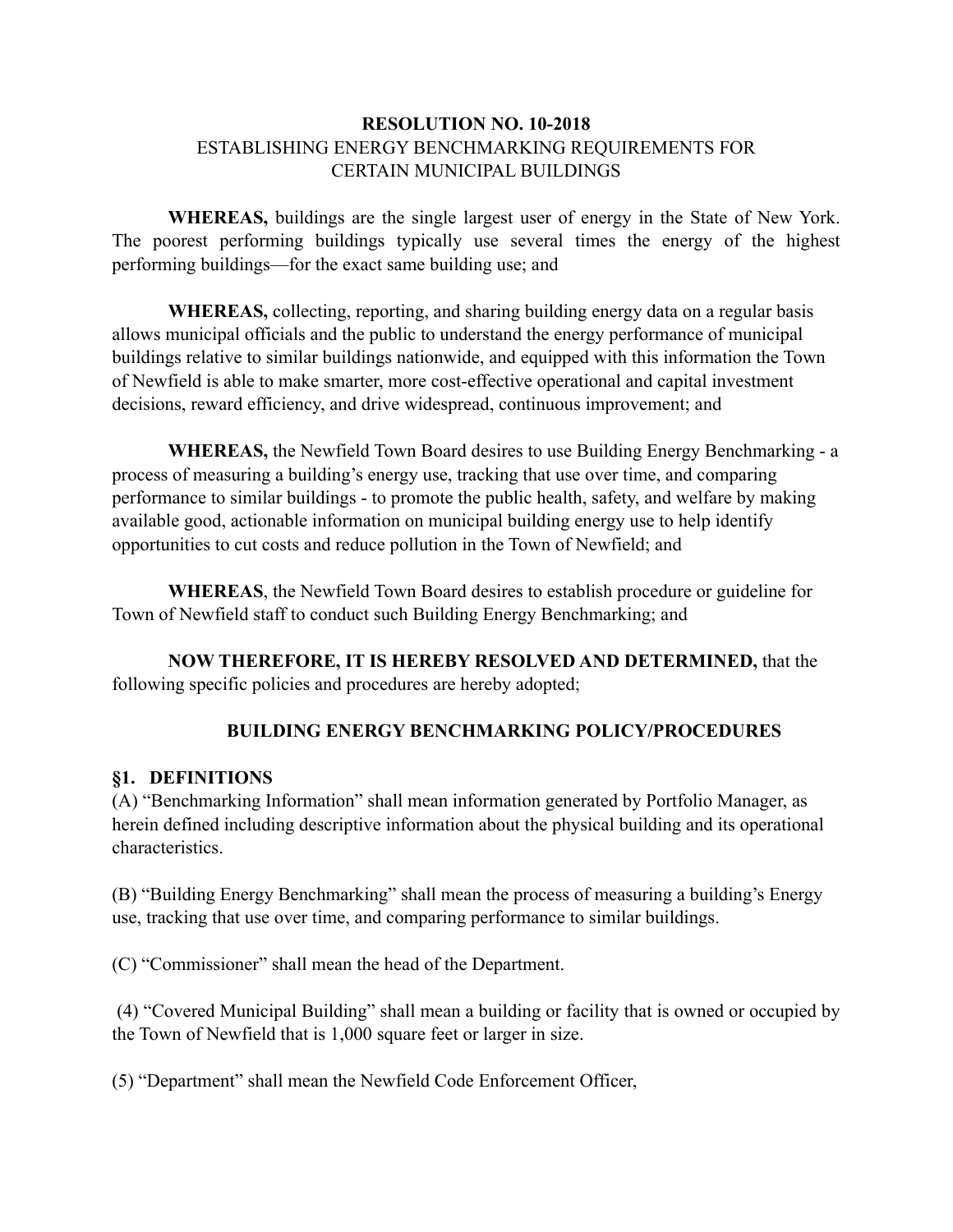(6) "Energy" shall mean electricity, natural gas, steam, hot or chilled water, fuel oil, or other product for use in a building, or renewable on-site electricity generation, for purposes of providing heating, cooling, lighting, water heating, or for powering or fueling other end-uses in the building and related facilities, as reflected in Utility bills or other documentation of actual Energy use.

(7) "Energy Performance Score" shall mean the numeric rating generated by Portfolio Manager that compares the Energy usage of the building to that of similar buildings.

(8) "Energy Use Intensity (EUI)" shall mean the kBTUs (1,000 British Thermal Units) used per square foot of gross floor area.

(9) "Gross Floor Area" shall mean the total number of enclosed square feet measured between the exterior surfaces of the fixed walls within any structure used or intended for supporting or sheltering any use or occupancy.

 (11) "Portfolio Manager" shall mean ENERGY STAR Portfolio Manager, the internet-based tool developed and maintained by the United States Environmental Protection Agency to track and assess the relative Energy performance of buildings nationwide, or successor.

(12) "Utility" shall mean an entity that distributes and sells Energy to Covered Municipal Buildings.

(13) "Weather Normalized Site EUI" shall mean the amount of Energy that would have been used by a property under 30-year average temperatures, accounting for the difference between average temperatures and yearly fluctuations.

# **§2. APPLICABILITY**

(1) This policy is applicable to all Covered Municipal Buildings as defined in Section 2 of this policy.

(2) The Commissioner may exempt a particular Covered Municipal Building from the benchmarking requirement if the Commissioner determines that it has characteristics that make benchmarking impractical.

# **§3. BENCHMARKING REQUIRED FOR COVERED MUNICIPAL BUILDINGS**

(1) No later than May 1, 2017, and no later than May 1 every year thereafter, the Commissioner or his or her designee from the Department shall enter into Portfolio Manager the total Energy consumed by each Covered Municipal Building, along with all other descriptive information required by Portfolio Manager for the previous calendar year.

(2) For new Covered Municipal Buildings that have not accumulated 12 months of Energy use data by the first applicable date following occupancy for inputting Energy use into Portfolio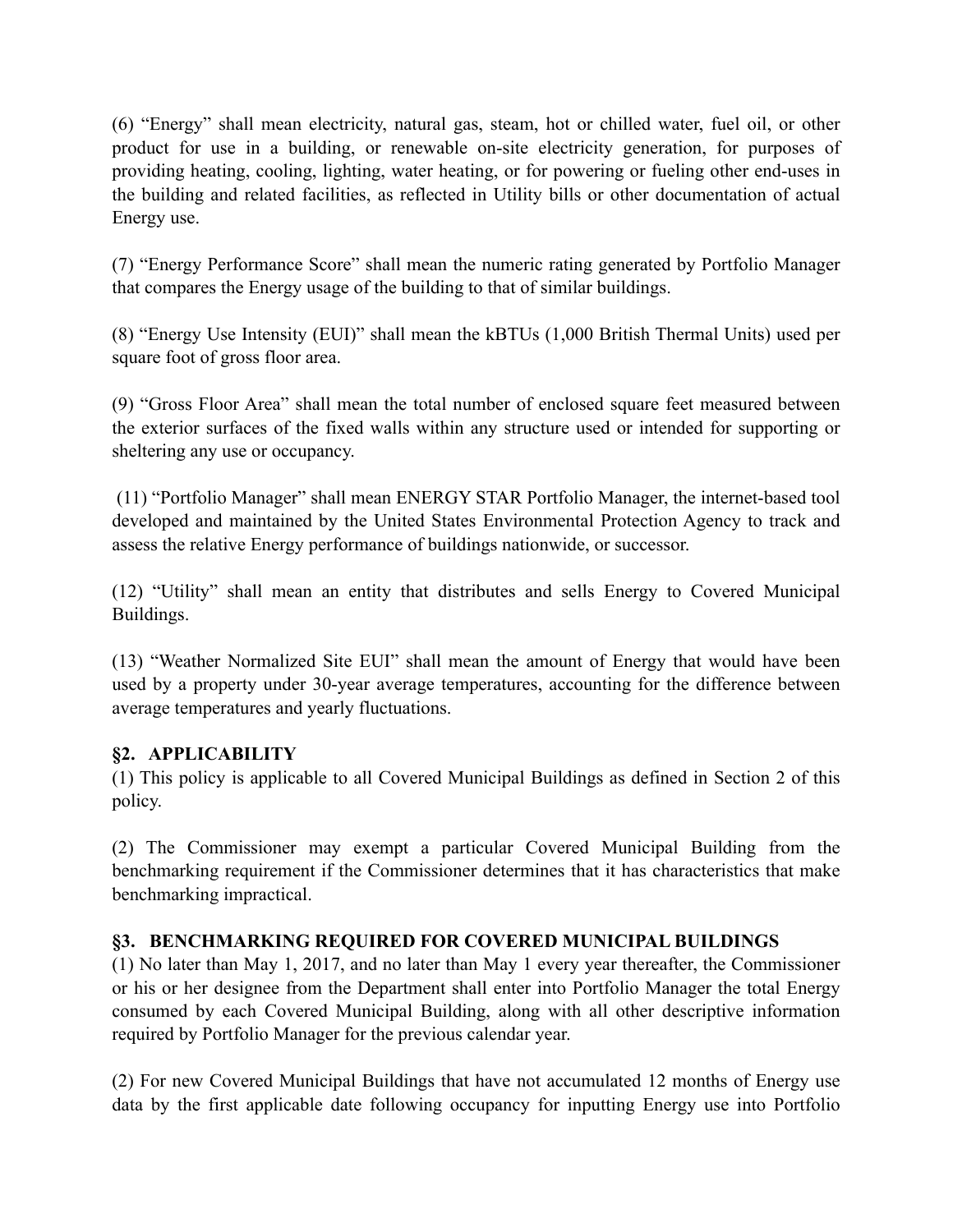Manager, the Commissioner or his or her designee from the Department shall begin inputting data in the following year.

#### **§4. DISCLOSURE AND PUBLICATION OF BENCHMARKING INFORMATION**

(1) The Department shall make available to the public on the internet Benchmarking Information for the previous calendar year:

(a) no later than September 1, 2018 and by September 1 of each year thereafter for Covered Municipal Buildings; and

(2) The Department shall make available to the public on the internet and update at least annually, the following Benchmarking Information:

(a) Summary statistics on Energy consumption for Covered Municipal Buildings derived from aggregation of Benchmarking Information; and

(b) For each Covered Municipal Building individually:

(i) The status of compliance with the requirements of this Policy; and

(ii) The building address, primary use type, and gross floor area; and

(iii) Annual summary statistics, including site EUI, Weather Normalized Source EUI, annual GHG emissions, and an Energy Performance Score where available; and

(iv) A comparison of the annual summary statistics (as required by Section 5(2)(b) (iii) of this Policy) across calendar years for all years since annual reporting under this Policy has been required for said building.

# **§5. MAINTENANCE OF RECORDS**

The Department shall maintain records as necessary for carrying out the purposes of this Policy, including but not limited to Energy bills and other documents received from tenants and/or Utilities. Such records shall be preserved by the Department for a period of three (3) years.

# **§6. ENFORCEMENT AND ADMINISTRATION**

(1) The Commissioner or his or her designee from the Department shall be the Chief Enforcement Officer of this Policy.

(2) The Chief Enforcement Officer of this Policy may promulgate regulations necessary for the administration of the requirements of this Policy.

(3) Within thirty days after each anniversary date of the effective date of this Policy, the Chief Enforcement Officer shall submit a report to the Town Board including but not limited to summary statistics on Energy consumption for Covered Municipal Buildings derived from aggregation of Benchmarking Information, a list of all Covered Municipal Buildings identifying each Covered Municipal Building that the Commissioner determined to be exempt from the benchmarking requirement and the reason for the exemption, and the status of compliance with the requirements of this Policy.